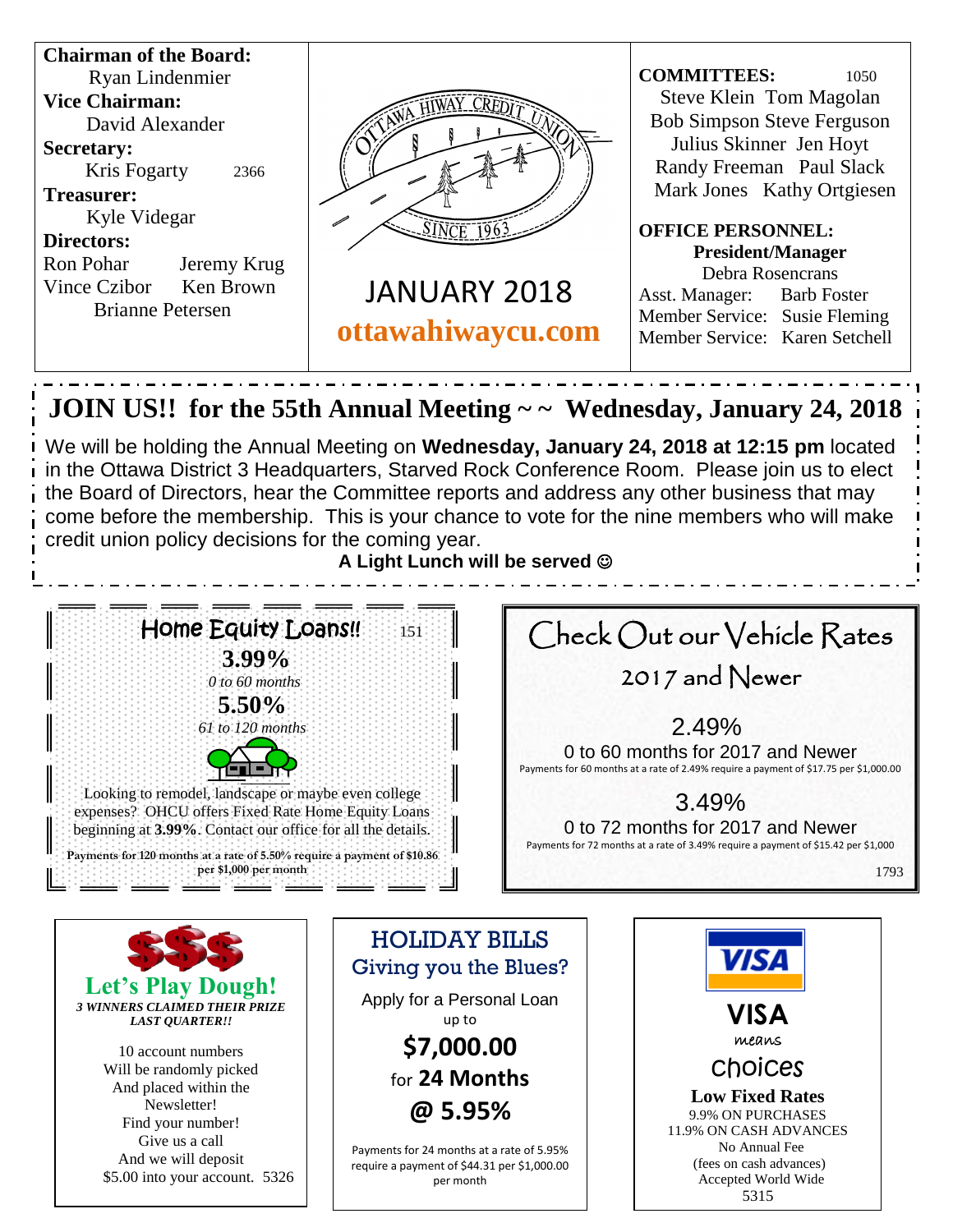|  |  | <b>SHARES/INVESTMENT RATES</b> |
|--|--|--------------------------------|
|--|--|--------------------------------|

| Christmas Club (Max. \$200.00 per mo.) $0.30\%$ APR $0.30\%$ APY |                           |  |
|------------------------------------------------------------------|---------------------------|--|
| Vacation Club (Max. \$200.00 per mo.) $0.30\%$ APR $0.30\%$ APY  |                           |  |
| <b>Regular IRA Shares</b>                                        | 0.25% APR 0.25% APY       |  |
| Regular Shares $(01-01-2018)$                                    | $0.15\%$ APR $0.15\%$ APY |  |

### **Certificate of Deposit Share\* IRA\*\***

 \*Minimum Deposit..\$1,000.00 5300 \*\*Minimum Deposit..\$2,000.00 \*\*\*Substantial Penalty for Early Withdrawal Coverdell Education Savings Account (MAX. Deposit..\$2,000.00)  $APR^* = Annual Percentage Rate$ APY = Annual Percentage Yield **Rates as of 01-01-2018 and are subject to** 

**change without notice.** 

## **RECREATION VEHICLES**

(ATV, Snowmobiles, Boats, Trailers, Campers)

| 2017 & Newer                                                                                            | $0$ to 60 Months<br>61 to 72 Months  | 4.49% APR<br>5.99% APR |  |
|---------------------------------------------------------------------------------------------------------|--------------------------------------|------------------------|--|
| Payments for 72 Months at a rate of 5.99% APR require a payment of \$16.57 per<br>\$1,000.00 per month. |                                      |                        |  |
| $2014 - 2016$                                                                                           | $0$ to 60 Months<br>61 to 72 Months  | 5.99% APR<br>6.25% APR |  |
| Payments for 72 Months at a rate of 6.25% APR require a payment of \$16.70 per<br>\$1,000.00 per month. |                                      |                        |  |
| $2010 - 2013$                                                                                           | 0 to 60 Months $6.75\%$ APR          |                        |  |
|                                                                                                         | 61 to 72 Months 7.00% APR            |                        |  |
| (Some Restrictions Apply for 60 Months - Qualified Vehicles)                                            |                                      |                        |  |
| Payments for 72 Months at a rate of 7.00% APR require a payment of \$17.06 per<br>\$1,000.00 per month. |                                      |                        |  |
|                                                                                                         | <b>2009 and Older</b> 0 to 48 Months | 7.50% APR              |  |
|                                                                                                         | 49 to 60 Months                      | 8.00% APR              |  |
| (Some Restrictions Apply for 60 Months - Qualified Vehicles)                                            |                                      |                        |  |
| Payments for 60 Months at a rate of 8.00% APR require a payment of \$20.28 per<br>\$1,000.00 per month. |                                      |                        |  |

2491

## **VEHICLE LOAN RATES**

**(Subject to change w/o notice)**

| 2017 & Newer | $\theta$ to 60 Months | 2.49% APR |
|--------------|-----------------------|-----------|
|              | 61 to 72 Months       | 3.49% APR |

 Payments for 72 Months at a rate of 3.49% APR require a payment of \$15.42 per \$1,000.00 per month.

#### **Used Vehicles**

| 2014-2016 | 0 to 48 Months                                                                                           | 2.99% APR |  |
|-----------|----------------------------------------------------------------------------------------------------------|-----------|--|
|           | 49 to 60 Months                                                                                          | 3.49% APR |  |
|           | 61 to 72 Months                                                                                          | 4.49% APR |  |
|           | Payments for 72 Months at a rate of 4.49% APR require a payment of \$15.87<br>per $$1,000.00$ per month. |           |  |
| 2010-2013 | 0 to 48 Months                                                                                           | 3.99% APR |  |
|           |                                                                                                          |           |  |

| (Some Restrictions Apply for 72 Months – Qualified Vehicles) |           |  |
|--------------------------------------------------------------|-----------|--|
| 61 to 72 Months                                              | 5.49% APR |  |
| 49 to 60 Months                                              | 4.49% APR |  |

 Payments for 72 Months at a rate of 5.49% APR require a payment of \$16.34 per \$1,000.00 per month.

|  | 2009 and Older |
|--|----------------|
|  |                |

0 to 48 Months 5.99% APR

Payments for 48 Months at a rate of 5.99% APR require a payment of \$23.49 per \$1,000.00 per month.

202

#### **SHARE SECURED**

| 0 to 60 Months                                                                  | 2.95% APR |  |
|---------------------------------------------------------------------------------|-----------|--|
| 61 to 120 Months                                                                | 4.99% APR |  |
| Payments for 120 Months at a rate of 4.99% APR require a payment of \$10.61 per |           |  |
| $$1,000.00$ per month.                                                          |           |  |

#### **HOME EQUITY - Closed End**

**Up to 60 Months** (Fixed Rate) 3.99% APR **61 to 120 Months** (Fixed Rate) 5.50% APR Payments for 120 Months at a rate 5.50% APR require a payment of \$10.86 per \$1,000.00.

**Application Fee:** \$225.00 **APPRAISAL WILL BE AT MEMBERS COST.** Other requirements may be needed upon application

### **HOLIDAY Blues - Special Offer \$7,000.00** for up to **24 Months**

**5.95% APR**

Payments for 24 Months at a rate of 5.95% APR require a payment of \$44.31 per \$1,000.00 per month.

### **PERSONAL (Signature) Closed End**

| Up to 12 Months                                                          | 8.95% APR  |
|--------------------------------------------------------------------------|------------|
| 13 to 24 Months                                                          | 10.95% APR |
| 25 to 36 Months                                                          | 12.95% APR |
| 37 to 48 Months                                                          | 14.95% APR |
| Payments for 48 Months at a rate of 14.95% APR require a payment of \$27 |            |

APR require a payment of \$27.81 per \$1,000.00 per month.

### **OPEN-END REVOLVING LOAN ACCOUNT**

**Up to 36 Months** 13.90% APR

Minimum payment is \$3.50 per \$100.00 a month Reviewed on 24 month basis. 2044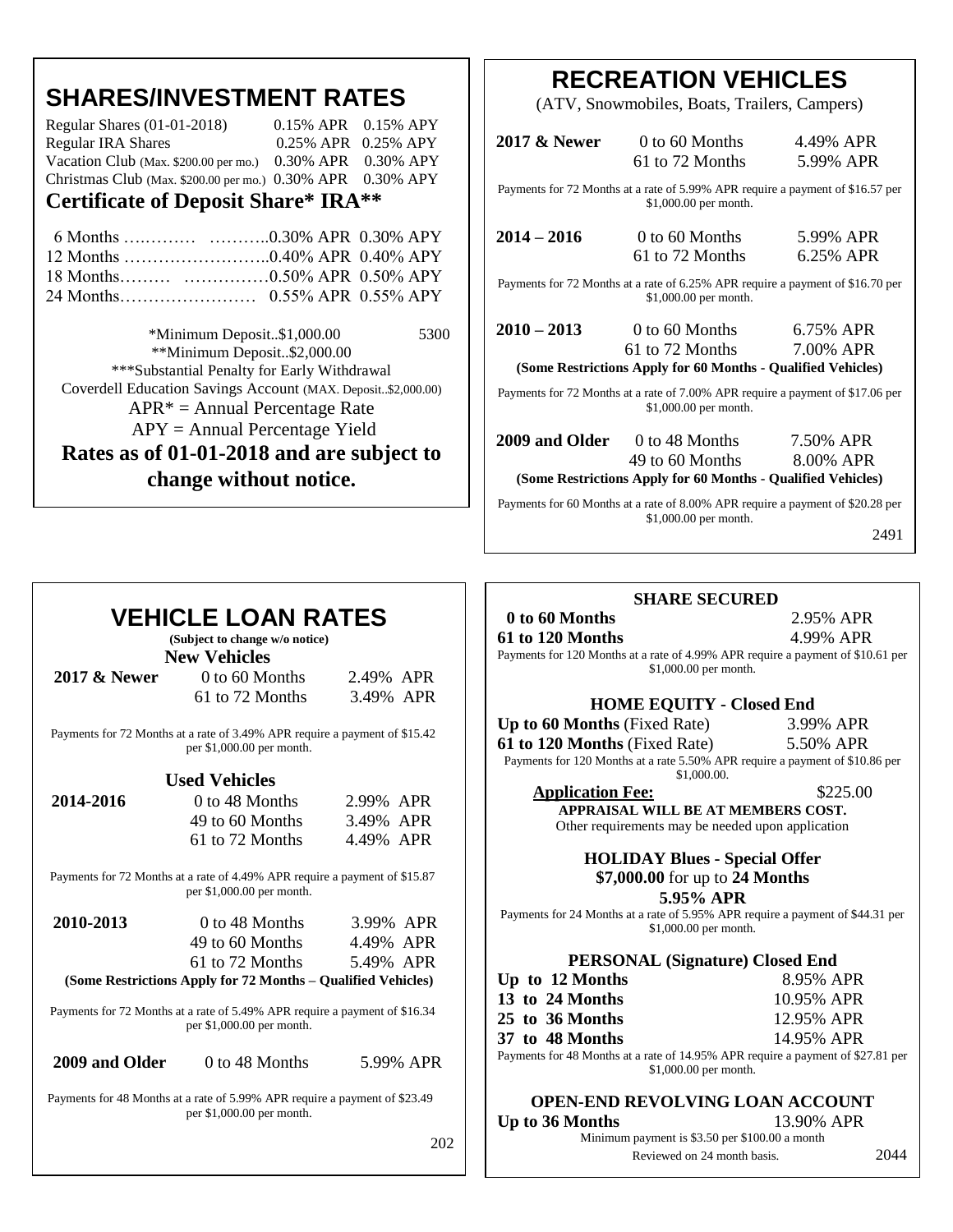# **YOUR HIWAY TO FINANCIAL SUCCESS**

# **OHCU** and  $\bullet$  of  $\circ$

**700 East Norris Drive** Ottawa, IL 61350 **Phone**: 1-815-434-8475/**Fax** 815-434-7274 *Ottawa* Hours: Monday – Friday 8:00 to 3:00 PM

 **819 Depot Avenue**  Dixon, IL 61021 **Phone**: 1-815-284-5313/**Fax** 815-285-5267 *Dixon* Hours: Tuesday and Thurs. 8:00 to 3:00 PM

**E-mail us: [otthiway@mchsi.com](mailto:otthiway@mchsi.com)  [www.ottawahiwaycu.com](http://www.ottawahiwaycu.com/) NMLS # 699277**

## **Office Closures:**

Monday – January 15, 2018 – Martin Luther King Day

Monday – February 12, 2018 – Lincoln's Birthday

Monday – February 19, 2018 – Washington's Birthday

**Friday\*\* – March 30, 2018 – NOON –Good Friday**

**\*\*Credit Union Closing**











"We do business in accordance with the Federal Fair Housing Law and the Equal Credit Opportunity Act"

**Members: 1247 Shares: \$ 9,309,739.74 Loans: \$ 5,693,464.26 Assets: \$ 10,753,820.54**

**OHCU FINANCIAL FITNESS** 

as of  $11/30/2017$ 

 In the New Year, never forget to thank your past years because they enabled you to reach today! Without the stairs of the past, you cannot arrive at the future!"



WE DO NOT VERIFY INFORMATION BY E-MAIL and/or AUTOMATED PHONE **CENTERS** 

Go to [www.ottawahiwaycu.com](http://www.ottawahiwaycu.com/) for easy steps on protecting yourself from fraud.

GO GREEN-Sign up for e-statements

Visit [www.ottawahiway.com](http://www.ottawahiway.com/) to find the ATM location closest to you.